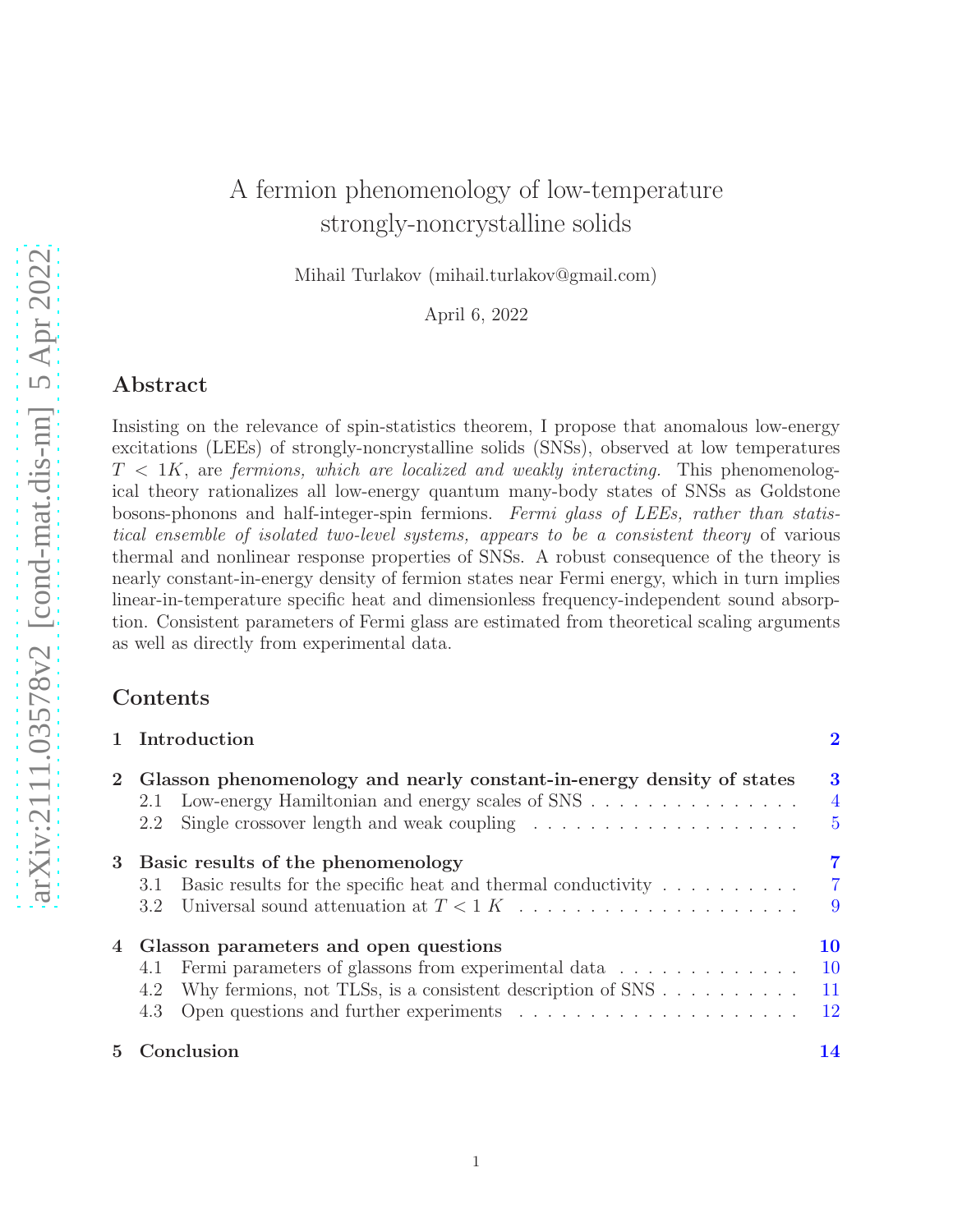# <span id="page-1-0"></span>1 Introduction

Although a lot of theoretical and experimental research on glasses and strongly noncrystalline solids has been done from the early 1970s, robust understanding of their low-temperature universal properties at temperatures  $T < 1$  K is missing. There are several paradoxes at the heart of the widely-adopted theoretical picture of the low-temperature properties of strongly noncrystalline solids (SNSs). This as-of-yet phenomenological picture of Tunneling Two-Level States (T-TLSs), proposed by Anderson-Halperin-Varma and Phillips (AHVP)[\[1,](#page-13-1) [2\]](#page-13-2), assumed arbitrary low-energy states, which have a local tunneling nature and yet sufficiently large density of states. These two-level states (TLSs) are thought paradoxically to remain local T-TLSs, although a basic estimate gives large interaction energy  $E_{int} \sim 10 K$ , greater than typical TLS energy  $E_{TLS}$ , between local T-TLSs at typical distances  $\xi \sim 30A$  between tunneling units[\[3](#page-13-3)]. The universality of the dimensionless sound attenuation in a whole group of these different materials [\[4](#page-13-4)] below the temperature  $T_Q \simeq 1$  K accentuates the deep puzzles of low-temperature SNSs. In particular, the relation  $l_s \approx 150\lambda_s$  between mean-free path  $l_s$  and the wavelength  $\lambda_s$  of the phonons  $[5]$  $[5]$  is almost independent (i.e. universal) from the detailed chemical and structural nature of SNSs.

Strictly local picture of T-TLSs is problematic for several more reasons in addition to the neglect of TLS interactions mentioned above. First, two neighbouring T-TLSs have overlapping quantum wave-functions, and this consideration is neglected in AHVP phenomenology. Second, long relaxation times of AHVP theory are due to the long local-tunneling times rather than due to collective relaxation mechanisms associated with long length-scales and typical of glassy frustrated systems. Third, AHVP theory postulates many parameters the magnitude and nearly constant-in-energy dependence of the energy density of T-TLSs as well as the distribution of relaxation times - in order to fit the universality of the sound attenuation  $[4]$ . To put the third reason differently, AHVP model has too many free fitting parameters than a respectable theory should have in order to explain the remarkable universality.

I will argue in detail below that low-energy excitations (LEEs), which are responsible for linear-in-temperature specific heat for  $T < 1K$  experimentally, must be described as fermions. These composite fermions are localized due to quenched disorder and are an alternative basic ansatz to T-TLSs or TLSs of AHVP phenomenology. At long wavelengths (significantly longer than typical inter-atomic distances  $a$ ), familiar transverse and longitudinal phonons are excitations-bosons of any rigid matrix of atoms. Similarly, for any disordered network of atoms but not under fully understood constraints, fermions appear as ubiquitously encountered LEEs in SNSs at low temperatures.

In this paper I insist that the quantum mechanical overlaps between localized LEEs are non-negligible and determine the physical picture qualitatively. These localized LEEs - fermion quasi-particles - can be called glassons from the contraction of two words, glass and fermions. I also use the term of strongly non-crystalline solids (SNSs) intentionally throughout this paper. Namely, the density of LEEs in SNSs must be sufficiently large, and therefore quantum-mechanical overlaps and exchanges between LEEs are non-negligible. Indeed, mutual quantum statistics of LEEs matters only at sufficiently large density. SNSs include various classes of materials (glasses, amorphous solids, strongly irradiated crystals, etc.), where the density of LEEs is dense in a certain sense.

The nearly constant-in-energy density of LEEs, observed in the specific heat  $[6]$  and in the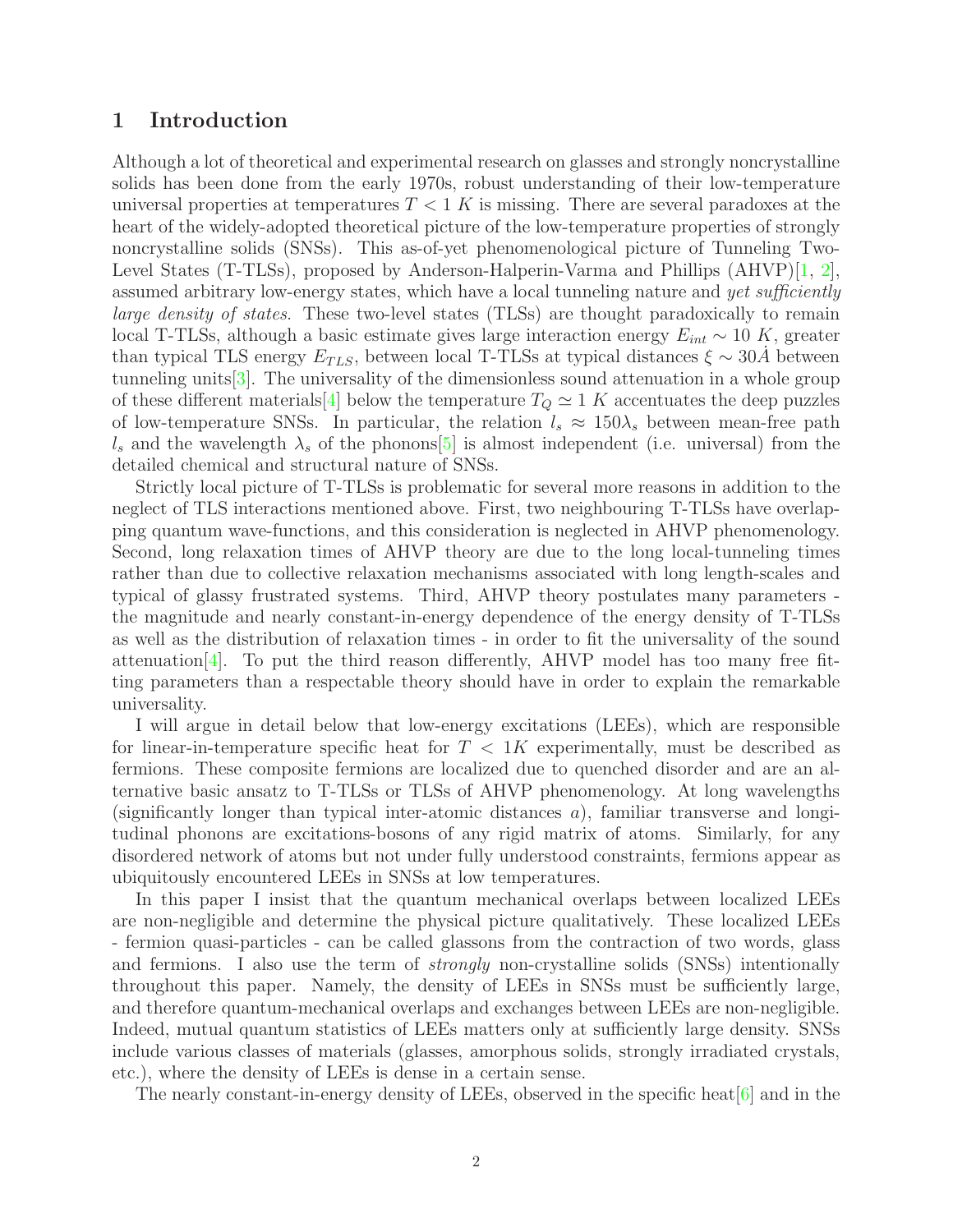internal sound friction<sup>[\[4](#page-13-4)]</sup>, is an important experimental clue, and the fermion phenomenological theory explains this fact more robustly and straightforwardly than AHVP theory. Namely, since fermions fill in fully "Fermi sea" of all energy states below Fermi energy, the density of fermion states in the energy space just above finite Fermi energy, due to Fermi surface manifold degeneracy in the momentum space known for Fermi liquids, is naturally nearly constant as a function of energy.

In the section [\(2.1\)](#page-3-0), I write down explicitly an effective many-body low-energy Hamiltonian and discuss the relevant energy scales and coupling constants. Theoretical scaling arguments of the section [\(2.2\)](#page-4-0) show that weak fermion-fermion and fermion-phonon interaction are consistent with the scaling of phonon, fermion, and fermion-fermion dipole energies as a function of length scale.

In the part [\(3.1\)](#page-6-1), I follow up with several calculations of specific heat, thermal conductivity as well as the corrections to the glassons' density of states due to their interactions. The part [\(3.2\)](#page-8-0) summarizes the calculation of the internal sound friction  $Q^{-1}$  and the reasons for its universality. While the calculations in [\(3.1\)](#page-6-1) are straightforward, the calculation in  $(3.2)$  highlights the fact why the ratio  $\lambda_s/l_s$  is frequency and temperature independent very naturally in the Fermi glass theory of SNSs.

The parameters of localized Fermi liquid, so called Fermi glass[\[7](#page-14-2)], are calculated directly from the experimental data in the part [\(4.1\)](#page-9-1). This basic calculation highlights that, by guessing a plausible Fermi energy  $\epsilon_F \simeq 10$  K and taking specific heat slope  $C_v/T$  from experiments, glasson Fermi parameters are reasonable without any further fitting parameters. Indeed, the same glasson parameters are also calculated from theoretical scaling arguments in the part  $(2.2)$ . The question "why fermions, not TLSs?" is discussed in the section  $(4.2)$ , and the answers to these questions summarize the most essential and novel elements of the fermion phenomenology of SNSs. In the part [\(4.3\)](#page-11-0), I discuss not only open questions beyond fermion phenomenology but also the motivation for further experimental probes.

# <span id="page-2-0"></span>2 Glasson phenomenology and nearly constant-in-energy density of states

I start by motivating the Fermi-statistics nature of LEEs. At zero temperature, spin-statistics theorem tells us that only bosons and fermions can exist. I reckon that LEEs can only be localized fermions since localized bosons would hybridize strongly with phonons, extended boson states. Extended state of a phonon can coexist with a localized state of glasson because they have different quantum numbers of spin. Phonons have zero spin, while glassons-LEEs are spin-half quasi-particles. Moreover, weak coupling between glassons and phonons can be expected on the symmetry grounds, because they are different species which couple (hybridize) only weakly with each other.

In the phenomenological style of the theories of Fermi liquid of Helium-3 and Bose liquid of Helium-4 by Lev Landau, I propose that all LEEs in SNSs are two weakly interacting particle species, propagating bosons-phonons and localized fermions-glassons. An important difference from the aforementioned theories, in particular, from liquid Helium-3, is that glasson is a composite fermion, which possibly does not have a well-recognised and elementary high-energy fermion "parent" (yet see the last paragraph of the section  $(4.3)$  for a possible "parent" interpretation). For comparison, Landau-Fermi quasi-particles in Helium-3 do have "parents" as  $He^3$  atoms, yet phonons have never had elementary "high-energy parents".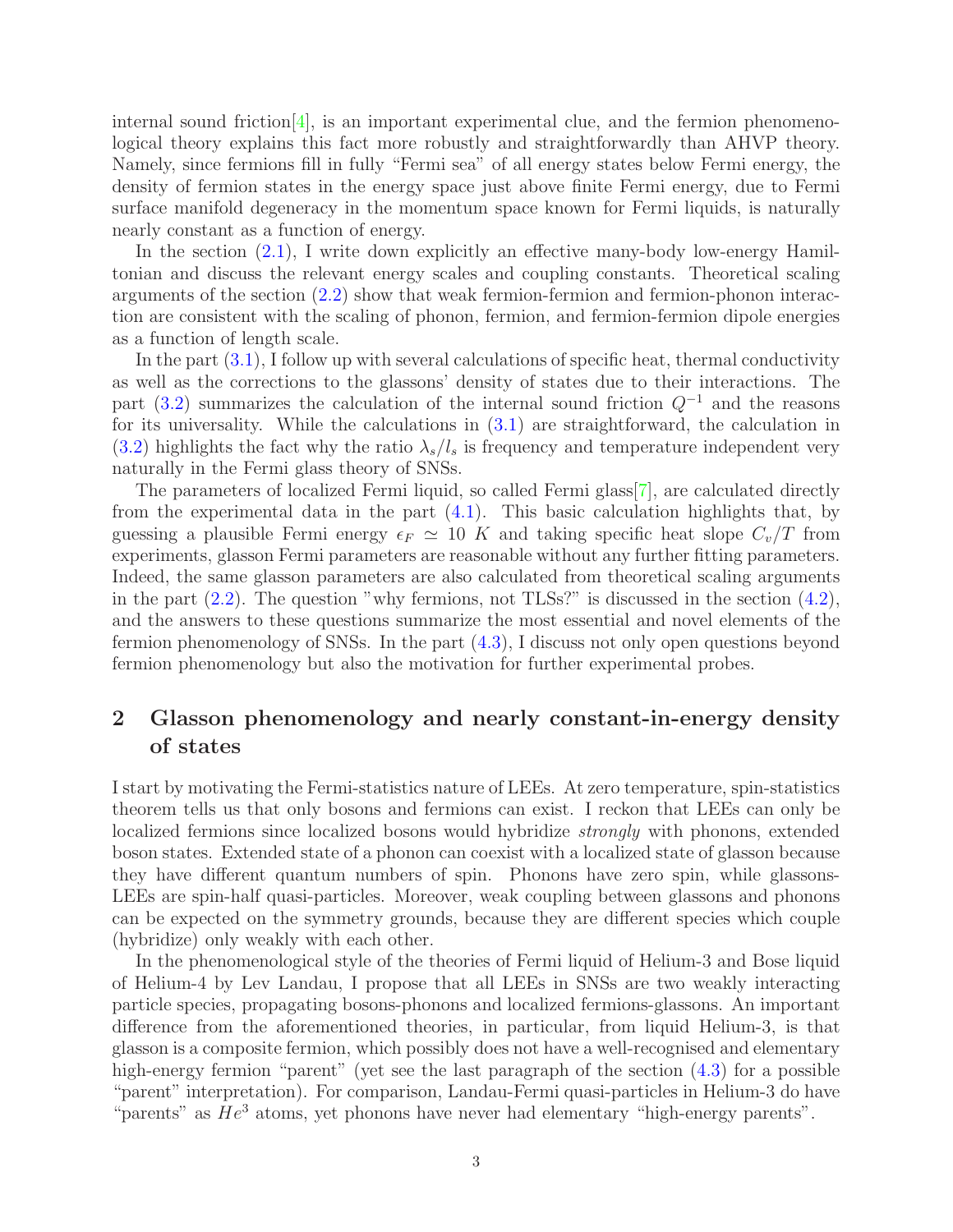Low-energy Hamiltonian is postulated in the part [\(2.1\)](#page-3-0) with plausible parameters. The ground state of this Hamiltonian is Fermi glass[\[7\]](#page-14-2), which is the ground state of Anderson model of localized fermions in the context of SNSs at zero temperature. By increasing the disorder strength from the limit of weak or no disorder to the limit of strong disorder, normal Landau-Fermi liquid can be 'adiabatically transformed' to Fermi glass. This 'adiabatic transformation' keeps the same constant-in-energy density of fermion states near the Fermi energy  $\epsilon_F$ . Theoretical scaling arguments as a function of the length scale - the part [\(2.2\)](#page-4-0) highlight weak-coupling Fermi glass picture of SNSs as well as the consistency of the same aforementioned single crossover length scale  $\xi$ .

Non-negligible quantum overlaps between the same type of (even though localised) excitations imply the necessity of definitive quantum statistics, due to the spin-statistics theorem. Virtual exchanges of indistinguishable particles in the perturbation theory must respect either boson or fermion commutation relation. Since fermions are localised, Fermi statistics is not expressed explicitly in the wave-function symmetry under permutations in the real space, but rather in the virtual exchanges calculated in the perturbation theory.

Two states of an isolated TLS are equivalent to unoccupied and occupied states of a single fermion. The same fact can be expressed mathematically because there is exact mapping between fermion creation and annihilation operators and Pauli matrices describing a TLS. In this particular sense, in the introduction I stated that fermions replace TLSs in the context of many-body quantum states. However it is more important how to describe an ensemble of non-isolated TLSs. Fermions can be thought as a particular version of an ensemble of local LEEs, when there are non-negligible quantum-mechanical overlaps between the localized states.

#### <span id="page-3-0"></span>2.1 Low-energy Hamiltonian and energy scales of SNS

There is a clear hierarchy of energy scales in SNSs. The highest energy scale  $\Lambda \sim 10 \text{ eV} \sim$  $10^5$  K (or rather a range of  $1 - 10$  eV) is the chemical inter-molecular and inter-atomic bonding which is also the local interaction strength. Debye energy  $E_D \sim 10^3 K$  is the next energy scale lower than the chemical bonding energy. Debye energy determines the upper energy band of any local and phonon-like excitations.

Medium-range order[\[8\]](#page-14-3) (MRO) length  $\xi \sim 30$  A defines the energy scale  $E_{int} \sim 10$  K by the relation  $E_{int} \simeq \hbar c_t/\xi$ , where  $c_t$  is the transverse sound velocity (for instance, in vitreous silica  $c_t \simeq 4 \cdot 10^5 cm/s$ . The elastic dipole coupling energy of local modes  $\frac{\Lambda^2}{\rho c_t^2} (1/\xi^3)$ , separated by MRO distance  $\xi$ , is also about the energy  $E_{int}$  from the relation  $\frac{\Lambda^2}{\rho c_t^2}(1/\xi^3) \sim (\hbar c_t)/\xi[9]$  $\frac{\Lambda^2}{\rho c_t^2}(1/\xi^3) \sim (\hbar c_t)/\xi[9]$ .

The lowest collective energy scale  $E_Q$  is given by the quantum crossover temperature observed as a crossover from linear-in-temperature at  $T < 1K$  and cubic-in-temperature at  $T > 10K$  dependencies of the specific heat as well as the plateau in the thermal conductivity. To be specific, I define this quantum (therefore subscript Q in  $E_Q$ ) energy scale  $E_Q = k_B T_Q =$ 1 K, which is about a factor of  $10^3$  lower than Debye energy  $E_D$ .

Effective low-energy Hamiltonian has to describe a ground state and all low-energy excitations with the transition matrix elements between these different excitations. The full Hamiltonian is the sum

<span id="page-3-1"></span>
$$
\hat{H}_{total} = \hat{H}_{main} + \hat{H}_{int},\tag{1}
$$

where  $\hat{H}_{main}$  and  $\hat{H}_{int}$  are the main and interaction parts of the Hamiltonian correspondingly. Quantum many-body states are better expressed in the second quantization notations. The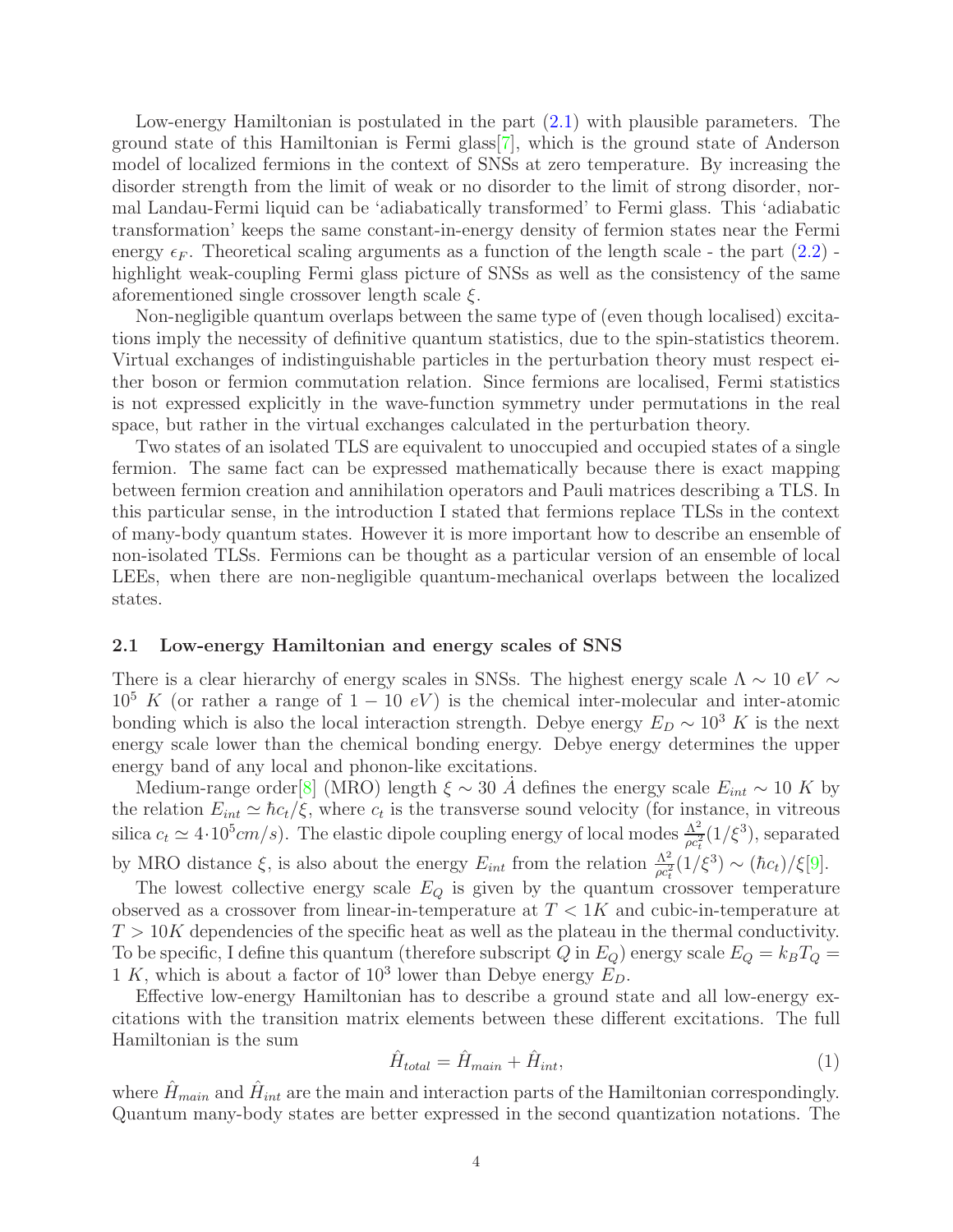main part  $H_{main}$  of the Hamiltonian describes glassons and phonons

<span id="page-4-1"></span>
$$
\hat{H}_{main} = \sum_{\alpha} \epsilon_{\alpha} \,\hat{c}_{\alpha}^{\dagger} \hat{c}_{\alpha} + \sum_{\alpha \neq \beta} t_{\alpha,\beta} \,\hat{c}_{\alpha}^{\dagger} \hat{c}_{\beta} + \sum_{k} \omega_{k} \hat{b}_{k}^{\dagger} \hat{b}_{k} + \sum_{k} A_{k,k'} \hat{b}_{k}^{\dagger} \hat{b}_{k'}.
$$
 (2)

The creation and annihilation operators of glassons are  $\hat{c}^{\dagger}_{\alpha}$  and  $\hat{c}_{\alpha}$ , while the creation and annihilation operators of phonons are  $\hat{b}_k^{\dagger}$  $\hat{b}_k$  and  $\hat{b}_k$ . Glassons and phonons are well-defined energy resonances of the same solid medium. The interactions are weak if quasiparticle energies are small  $(\epsilon, \omega) < E_{int}$ . Let me call for brevity the proposed here theory as a glasson-phonon phenomenology (GPP).

The fermion part of non-interacting  $H_{main}$  is simply Anderson model studied widely in the research of single-particle localization. It is natural to think that indices  $\alpha$  and  $\beta$  describe states in the real space, while  $k$  and  $k'$  are the labels in the momentum state. The energies  $\omega_k$  describe both, longitudinal  $\omega_k = c_l k$  and transverse  $\omega_k = c_t k$ , phonons. The local fermion energies  $\epsilon_{\alpha}$  are distributed in a certain wide range  $W \gg E_Q$  due to locally different structure of the blobs. We assume that the disorder is strong for glassons-fermions, namely that hopping is weak  $t \ll W$ . Reasonable, but quite uncertain, estimates are the bandwidth  $W \simeq 100$  K and the hopping parameter  $t \leq 0.1 - 1$  K. In reality, both quantities  $\epsilon_{\alpha}$ and  $t_{\alpha,\beta}$  are likely to be widely distributed (disordered) for SNSs. The disorder-induced matrix element  $A_{k,k'}$ , which describe elastic scattering of phonons from disorder, becomes non-vanishing only when  $(k, k') \geq \xi^{-1}$ .

The interaction part  $\hat{H}_{int}$  of the Hamiltonian describes glasson-glasson, glasson-phonon, and multi-phonon anharmonic interactions. Let us write down explicitly glasson-phonon interaction of two types

<span id="page-4-2"></span>
$$
\hat{H}^{gl-ph}_{int} = \sum_{\alpha,\beta,k} \sqrt{\omega_k} M^z_{\alpha\beta,k} \hat{c}^\dagger_\alpha \hat{c}_\beta (\hat{b}^\dagger_{-k} + \hat{b}_k) + \sum_{\alpha,k} \sqrt{\omega_k} M^x_{\alpha,k} (\hat{c}^\dagger_\alpha + \hat{c}_\alpha)(\hat{b}^\dagger_{-k} + \hat{b}_k),\tag{3}
$$

where  $M^z_{\alpha\beta,k}$  and  $M^x_{\alpha,k}$  are constants in the long-wave limit  $k \to 0$ . The second term containing  $M_{\alpha,k}^x$  is allowed due to the lack of fermion-charge conservation. These interactions are familiar coupling terms expressed via fermion operators rather than Pauli matrices  $\sigma^z$  and  $\sigma^x$  for TLSs. The main conjecture of the paper expressed mathematically is that for different indices  $\alpha \neq \beta$  anti-commuting relation  $c_{\alpha}c_{\beta} + c_{\beta}c_{\alpha} = 0$  holds rather than commuting relation assumed in the Standard Model $[1, 2]$  $[1, 2]$  $[1, 2]$ . AHVP proposed that local LEEs, being equivalent to pseudo-spins, obey bosonic commutation between any local field operators, describing different local sites, because TLSs are assumed to be independent.

#### <span id="page-4-0"></span>2.2 Single crossover length and weak coupling

Low-energy Hamiltonian, Eqn.[\(1](#page-3-1) - [2\)](#page-4-1), implies the ground state of Fermi glass. Yet the important low-energy parameter, which is determined by high-energy physics and not explicit in the Hamiltonian, is the glassons density in the ground state. In what follows I estimate the density of glassons, or equivalently Fermi volume of glassons, by identifying a single crossover length with the Fermi wavelength of glassons. This crossover length is determined by matching principal involved energies. The crossover length  $\xi$  marks the onset of longdistance universality for  $R > \xi$ . The same considerations illustrate the onset of weak coupling of fermion-fermion and fermion-boson interactions.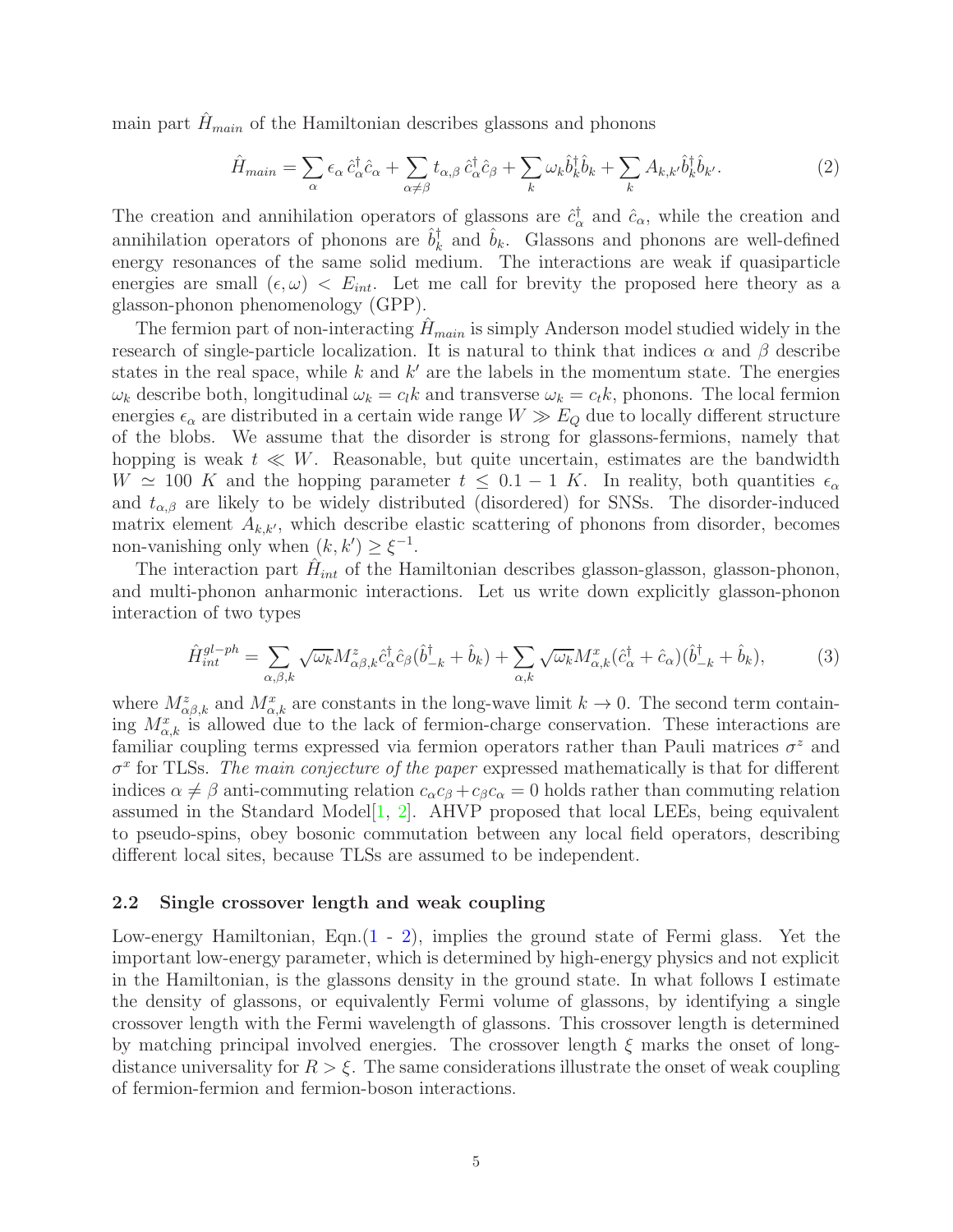Initially it is insightful to compare how different energies, involved in the problem, scale as a function of length scale R of an amorphous solid blob. We have the phonon energy  $E_s = \frac{\hbar c_t}{R}$  $\frac{ic_t}{R}$ , the kinetic localization energy (of glasson)  $E_{kin} = \frac{\hbar^2}{2m_g l R^2}$ , and the dipole interaction energy  $E_{int-dipole} = \frac{\Lambda^2}{\rho c^2 I}$  $\frac{\Lambda^2}{\rho c_t^2 R^3}$  between two blobs (blocks). For sufficiently large length scales  $R \gg \xi$ , we have necessarily the following inequalities

<span id="page-5-3"></span>
$$
\frac{\hbar c_t}{R} \gg \frac{\hbar^2}{2m_{gl}R^2} \gg \frac{\Lambda^2}{\rho c_t^2 R^3}.
$$
\n(4)

The inequality  $E_s \gg E_{int-dipole}$  implies weak anharmonic phonon-phonon coupling due to a phonon energy being larger than dipole interaction between two blobs, if excited by two different phonons. The inequality  $E_s \gg E_{kin}$  implies weak phonon-fermion coupling due to a energy-momentum mismatch between a phonon and a localized fermion.

The inequality  $E_{kin} \gg E_{int-dipole}$  suggests weak fermion-fermion coupling due to a local fermion excitation energy being larger than dipole interaction between two fermions-blobs. To put it differently, a localised fermion is a well-defined local resonance (i.e. excitation). In particular, the ratio of the glasson kinetic energy and glasson interaction energy is

$$
\frac{E_{kin}}{E_{int-dipole}} = \frac{R}{a_{gl}} = \frac{1}{a_{gl}n_{gl}^{1/3}},\tag{5}
$$

where  $a_{gl} = 2\Lambda^2 m_{gl}/(\hbar^2 \rho c_t^2)$  and the glasson density  $n_{gl} \simeq 1/R^3$  for inter-particle distance R. It is clear that at sufficiently dilute densities  $a_{gl}n_{gl}^{1/3} \ll 1$ , glassons, interacting via dipole interaction, are in the regime of the weak interaction since  $E_{kin}/E_{int-dipole} \gg 1$ . This situation is opposite to the situation of electrons interacting via Coulomb interaction at dilute densities in three dimensions, where  $E_{kin}/E_{int-Coulomb} = a_B/R = a_B n_e^{1/3} \ll 1$  ( $a_B$  is Bohr radius) is the strong interaction limit for  $n_e \rightarrow 0$ .

Now let us make a simple, but a far reaching, *assumption that there is a single crossover length scale*  $\xi$  so that

<span id="page-5-1"></span>
$$
\frac{\hbar c_t}{\xi} \simeq \frac{\hbar^2}{2m_{gl}\xi^2},\tag{6}
$$

<span id="page-5-0"></span>
$$
\frac{\hbar c_t}{\xi} \simeq \frac{\Lambda^2}{\rho c_t^2 \xi^3}.\tag{7}
$$

Namely, that all three energies -  $E_s$ ,  $E_{kin}$ , and  $E_{int-dipole}$  - become roughly the same at the single length scale  $\xi$ . For  $R \gg \xi$ , these energy scales become clearly hierarchically ordered as  $E_s \gg E_{kin} \gg E_{int-dipole}$ . In the introduction of the part [\(2.1\)](#page-3-0), we already noticed that MRO  $\xi$  is consistent with the scaling relation of Eqn[.7.](#page-5-0) Appealing to additional scaling relation of Eqn[.6,](#page-5-1) we can estimate the parameter  $m_{ql}$ , which has the dimensionality of physical mass.

Defining a constant  $H \equiv \sqrt{\hbar \rho c_t}$ , which is dependent *only* on long-wavelength properties  $\rho$  and  $c_t$ , Eqn's [\(6,](#page-5-1) [7\)](#page-5-0) give the following simple expressions for the length  $\xi$  and the mass  $m_{gl}$ 

<span id="page-5-2"></span>
$$
\xi = \frac{\Lambda}{c_t H}, \qquad m_{gl} = \frac{\hbar H}{2\Lambda}.\tag{8}
$$

Numerical estimates for vitreous silica give  $H \simeq 0.9 * 10^{-10} g/s$ ,  $\xi \simeq 44\dot{A}$ , and  $m_{gl} \simeq$  $5.6 * 10^{-26}g$ . To be concrete, I used  $\Lambda \simeq 10eV$  while more realistic values are only several  $eV's$ . The crossover energy is  $E_{\xi} \sim 10K$  (order of magnitude).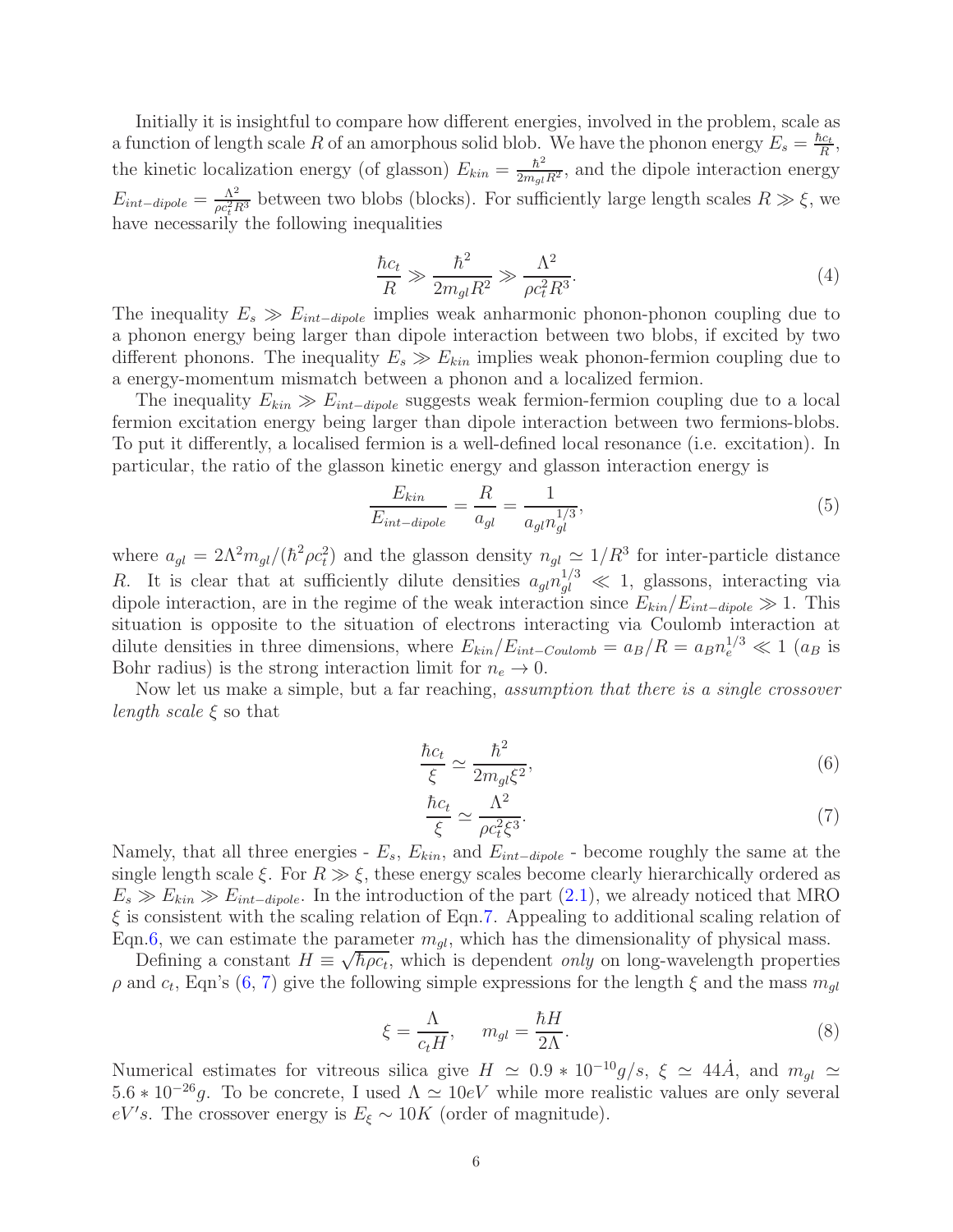The theoretical expressions - Eqn's  $(8)$  - for the length  $\xi$  and the mass  $m_{gl}$  are simple and general. The qualitative interpretation seems that, *under some conditions*, *disorder* of chemical bonding can conspire to medium-range order length  $\xi$  and mass parameter  $m_{ol}$ . These expressions depend only on four parameters, two experimentally measured macroscopic parameters  $\rho$  and  $c_t$ , chemical bonding energy  $\Lambda$ , and fundamental Planck's constant  $\hbar$ .

Notice that so far in this section the quantum localisation of a particle was assumed, but not a particular quantum statistics. In the section [4.1,](#page-9-1) I will further assume that localised particles have Fermi statistics.

The simplicity of Eqn's [\(8\)](#page-5-2) may appeal to the ubiquity and universality of LEEs in various disordered solids, but the limitations must be stated. Sufficient and necessary conditions for the existence of dense LEEs are still not known very well structurally and chemically. Experimentally not all disordered solids posses sufficiently large density of LEEs, and it is important to research further into the microscopic models and constraints on the applicability of Eqn's [\(8\)](#page-5-2). For instance, some large variation of local density, chemical bonding strengths, and geometry of random-network chemical bonds, not explicit in Eqn's [\(8\)](#page-5-2), seem to be required[\[10\]](#page-14-5).

In the section [\(4.1\)](#page-9-1), I calculate the mass  $m_{ql}$  and Fermi wave-vector  $k_F$  essentially from the experimental data. The consistency of the results for  $m_{ql}$  and  $k_F$  within a factor of 2-3, derived from experimental data and from theoretical scaling calculations in this part of the paper, is definitely encouraging and likely not accidental. Notice that there are only two 'free parameters'  $\epsilon_F$  and  $\Lambda$  in theoretical and experimental arguments taken together, but even these two parameters can be reasonably estimated and can vary only within one order of magnitude at most.

# <span id="page-6-0"></span>3 Basic results of the phenomenology

In this part of the paper, I calculate the basic consequences of the glasson-phonon phenomenology (GPP).

#### <span id="page-6-1"></span>3.1 Basic results for the specific heat and thermal conductivity

At the basic level of GPP, core experimental results of SNSs at  $T < T_Q$  can be easily understood. Some basic calculations, which follow, are analogous to the calculations of AHVP model  $[1, 11]$  $[1, 11]$  $[1, 11]$  $[1, 11]$ , since a localised fermion-glasson can be mapped exactly into a TLS via the mapping from fermion operators to Pauli matrices[\[12\]](#page-14-7).

Firstly, localized glassons for  $T \ll \epsilon_F$  will exhibit linear-in-temperature specific heat as any localized Fermi glass and normal Landau-Fermi liquid[\[7\]](#page-14-2) does. This contribution is as usual due to the thermally excited number  $n_F(T) \sim T/\epsilon_F$  of fermions, and this fermion contribution can exceed phonon contribution to the specific heat being proportional to  $T^3$ .

Secondly, the phonon thermal conductivity is  $\kappa_{ph}(T) \sim C_{ph}(T) \tau_{k,ph}(T) \sim T^2$ , due to phonon-glasson scattering. The thermal conductivity was shown experimentally to be completely dominated by phonons  $\boxed{13}$  for  $T < T_Q$  and to have roughly square-in-temperature dependence. From the kinetic theory $[14]$  $[14]$  we have for the thermal conductivity of phonons

<span id="page-6-2"></span>
$$
\kappa_{ph} = \frac{1}{3} C_{ph}(T) c_s^2 \tau_{k,ph},\tag{9}
$$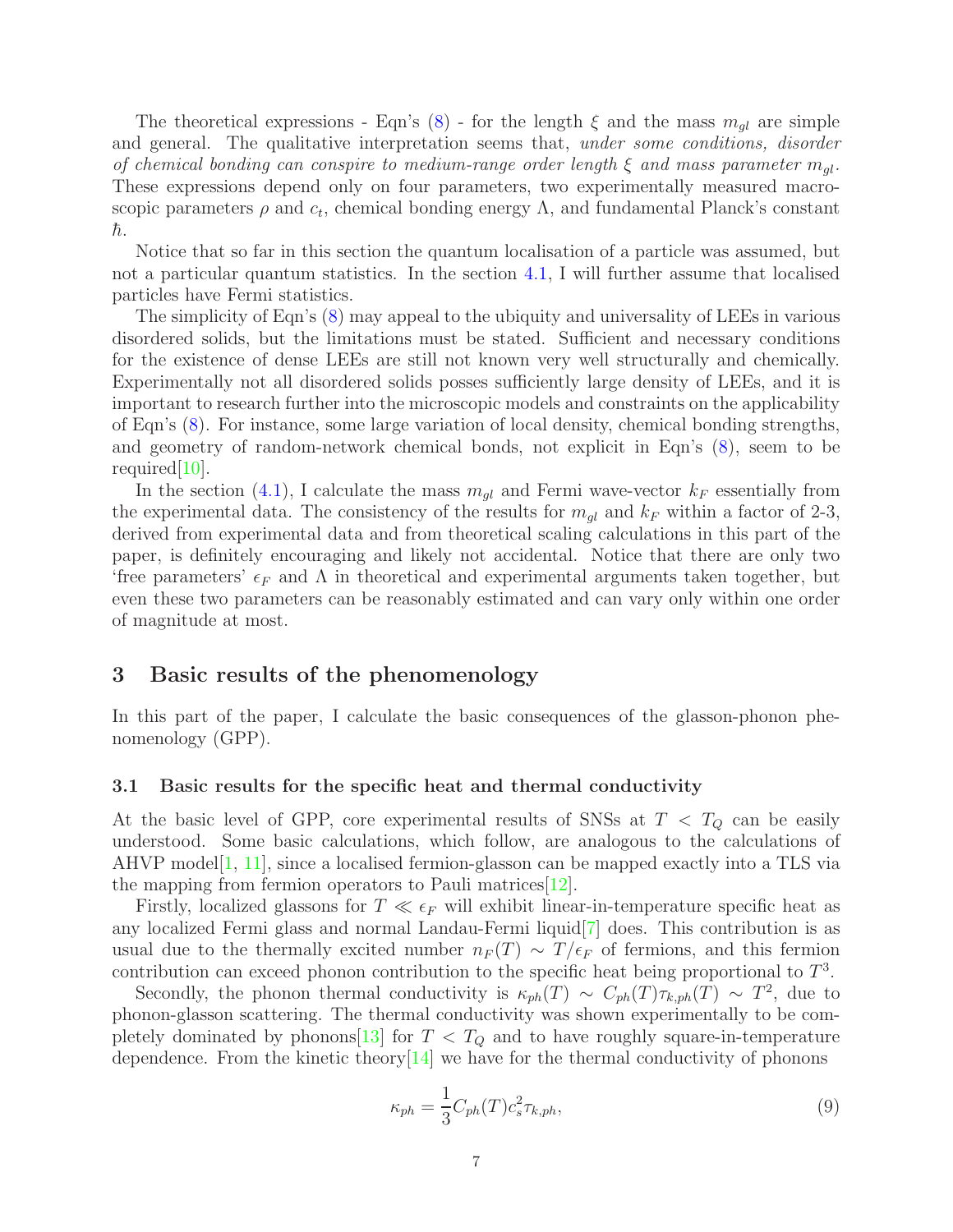where  $C_{ph} \sim T^3$  is the phonon specific heat for  $T \ll T_D$  below Debye energy  $T_D$ ,  $c_s$  is the sound velocity, and  $\tau_{k,ph}$  is the momentum-scattering time of phonons. The inverse scattering time  $\tau_{k,ph}^{-1}$  is proportional to  $Q_{eff}n_F(T)$ , where the quantity  $Q_{eff}$  is the effective glasson-phonon scattering cross-section. Glassons are point scatterers of phonons, since de Broiglie wavelength of phonons is much larger  $\lambda_s \gg \lambda_F$  than the analogous quantity for glassons  $\lambda_F$ . The number of point scatters  $n_F(T)$  is proportional to the temperature T. Therefore, qualitatively we do get the quadratic temperature dependence of the phonon thermal conductivity  $\kappa_{ph}(T) \sim C_{ph}(T) \tau_{k,ph}(T) \sim T^2$  in the leading order.

Glassons themselves are localised and can contribute to the thermal conductivity only through thermally activated hopping. We do not calculate this subleading contribution to the thermal conductivity here.

Quantitatively, we can calculate the inverse scattering time  $\tau_{k,ph}^{-1}$  from Fermi Golden rule explicitly for the interaction from Eqn. [\(3\)](#page-4-2)

$$
\frac{1}{\tau_{k,ph}} = \frac{2\pi}{\hbar} |H_{int}^{gl-ph}|^2 \delta(E_f - E_i), \tag{10}
$$

where  $E_i$  and  $E_f$  are initial and final phonon energies. The first term in Eqn. [\(3\)](#page-4-2) gives

$$
\frac{1}{\tau_{k,ph}^z} = \frac{2\pi\omega_k}{\hbar} |M_{\alpha\beta,k}^z|^2 \int d\epsilon_1 (1 - n_F(\epsilon_1/T)) n_F(\epsilon_2/T) \sim T\omega_k \tag{11}
$$

where two fermion energies are related by the energy conservation  $\epsilon_1 - \epsilon_2 = \hbar \omega_k$ . The second term in Eqn. [\(3\)](#page-4-2) gives

$$
\frac{1}{\tau_{k,ph}^x} = \frac{2\pi\omega_k}{\hbar} |M_{\alpha\beta,k}^x|^2 (1 - 2n_F(\omega_k/T)) \sim \omega_k \tanh\left(\frac{\omega_k}{2T}\right)
$$
(12)

where  $\epsilon = E - \epsilon_F = \hbar \omega_k$  is a fermion energy relative to the Fermi energy  $\epsilon_F$ . For the thermal phonons such that  $\omega_k \sim T$ , the dominant scattering mechanism, due to the term  $M^x_{\alpha\beta,k}$ , is  $1/\tau^x_{k,ph} \sim T$ . Thus, once again, the phonon thermal conductivity is  $\kappa_{ph}(T) \sim T$  $C_{ph}(T)\tau_{k,ph}^x(T) \sim T^2.$ 

Thirdly, I calculate the marginal corrections of weak glasson-glasson interactions to the energy density of states and consequently to the glasson specific heat and phonon thermal conductivity. Due to dipolar, weak-coupling but long-range, fermion-fermion interaction, falling as  $\alpha_{d-d}/R^3$  with the distance R, the non-interacting energy density of states  $\nu_0(\epsilon) = p_F m_F/\hbar^3 = \rho C_v(T)/(k_B T)$  is suppressed logarithmically as a function of energy and temperature. Such a 'dipolar gap' suppression is due to the same mechanism as Efros-Shklovskii Coulomb gap mechanism[\[15](#page-14-10)]. The corrected density of states  $\nu(\epsilon)$  is

$$
\nu(\epsilon) = \frac{\nu_0(\epsilon)}{1 + \nu_0(\epsilon)\alpha_{d-d}ln(E_Q/T)}.\tag{13}
$$

Therefore the temperature dependence of the specific heat becomes  $C_{v,ql} \sim T/ln(T_Q/T)$ under the condition  $\nu_0 \alpha_{d-d} \ln(E_Q/T) \gg 1$ . This is again a very crude familiar argument, and more detailed analysis of the effect of angular dependence of dipole-dipole interaction is clearly desirable. This correction means that the specific heat can be approximately written as ∼  $T^{1+\alpha}$  with small  $\alpha \ll 1$ , an experimental fit in some temperature range, instead of simple linear-in-temperature  $\sim T$  dependence. Since the phonon mean free path is  $l_s(T) \sim 1/n_F(T)$ due to the scattering of phonons by glassons of the number  $n_F(T) \sim \nu(\epsilon)T$ , then the corrected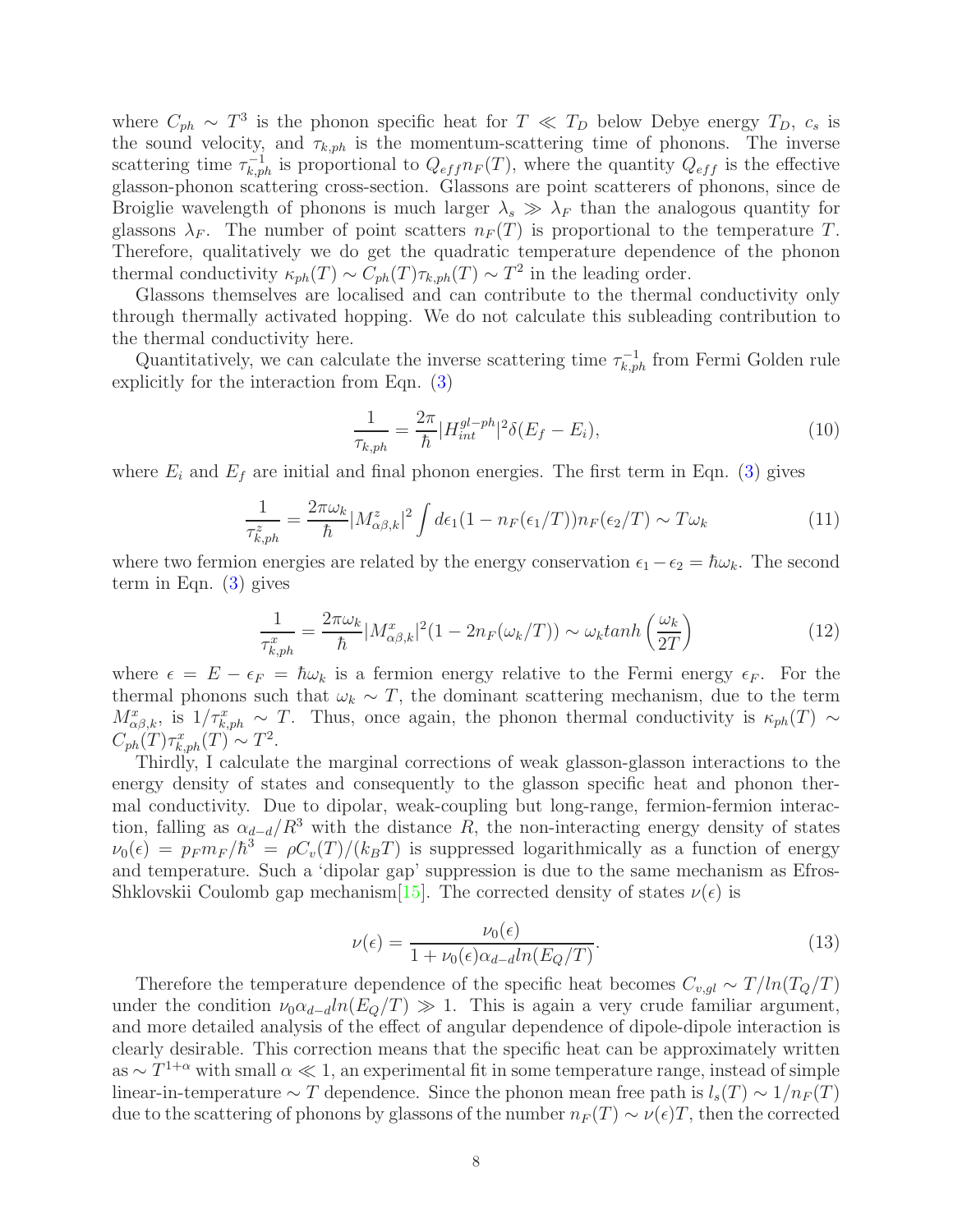thermal conductivity becomes  $\sim T^2 ln(T_Q/T) \approx T^{2-\alpha}$  replacing  $T^2$  dependence. These corrections are consistent with experiments[\[9](#page-14-4)].

One of the most important and basic properties of glasses, and even glasses at low temperatures, is long energy relaxation times, for instance, revealed in the specific heat experiments[\[16](#page-14-11)]. At the level of non-interacting Hamiltonian  $H_{main}$  (eqn. [2\)](#page-4-1), there is no energy relaxation. Since all types, glasson-phonon and glasson-glasson, of interactions  $\hat{H}_{int}$ are weak and responsible for thermalization, the relaxation times can remain long. It is important to investigate in more detail how glasson-phonon and glasson-glasson induced relaxations are similar and different in Fermi glass versus TLS glass [\[17](#page-14-12)].

#### <span id="page-8-0"></span>3.2 Universal sound attenuation at  $T < 1$  K

The internal friction measurements[\[4](#page-13-4)] highlight clearly the universality of LEEs in SNSs. It is particularly intriguing to understand the internal friction coefficient  $Q^{-1}(\omega)$ , since this quantity is a direct measurement of small dimensionless interaction constant. The quantity  $Q^{-1} = 1/(2\pi)(\lambda/l)$  is expressesed by the ratio of phonon wavelength  $\lambda(\omega)$  to its mean free path  $l(\omega)$  for various frequencies  $\omega$ . In the regime  $T < T_Q$  for SNSs, in a certain range of temperatures and frequencies, the internal friction is a small quasi-universal quantity of the order of  $10^{-2} - 10^{-3} [4]$  $10^{-2} - 10^{-3} [4]$ .

It is insightful to make a short excurse into the theory of sound attenuation by electron Landau-Fermi liquid in simple metals $[14]$ . Similarly to SNSs, in simple metals the coefficient of sound internal friction is small and temperature and frequency independent. In particular, this coefficient is equal to  $Q_{LFL}^{-1} \sim c_s/v_F \sim \sqrt{m_e/M_{ion}}$ , where  $c_s$  is the sound velocity and  $v_F$ is a Fermi velocity for itinerant electrons. In simple metals, the internal friction is small and is of the order of  $Q_{metals}^{-1} \sim 10^{-2} - 10^{-3}$  due to the small ratio  $c_s/v_F \ll 1$ . In this case, the smallness of the dimensionless electron-phonon coupling, expressed by the internal friction  $Q^{-1}_{metals}$  is ultimately due to the small ratio of the electron mass  $m_e$  to the ion mass  $M_{ion}$ . It is also important to highlight that the result  $Q_{LFL}^{-1} \sim c_s/v_F$  is equally valid independently from the parameter  $\omega_s \tau_F = (c_s/v_F)(l_F/\lambda_s)$  being larger or smaller than 1[\[14\]](#page-14-9).

Following through the kinetic equation calculations[\[14](#page-14-9)] or equivalently Fermi Golden rule under the condition  $\omega_s \tau_{F,ql} \gg 1$ , I get the expression for the dimensionless absorption

$$
Q_t^{-1} \simeq \pi \frac{\nu(\epsilon_F) \lambda_{gl-ph}^2 c_t}{\rho s^2} \simeq \pi K_{F-s} \frac{c_t}{v_F},\tag{14}
$$

where the glasson-phonon coupling constant  $\lambda_{gl-ph}^t = M_{\alpha\beta}^{x,t} \sqrt{c_t}$  from the definition in Eqn.[\(3\)](#page-4-2). The dimensionless constant  $K_{F-s}$  is given by the expression

$$
K_{F-s} \equiv \frac{\nu(\epsilon_F)\lambda_{gl-ph}^2}{\rho c_t^2} = \frac{\lambda_{gl-ph}^2}{\epsilon_F M_{atom} c_t^2} (k_F a)^3.
$$

The question arises how the coupling constant  $\lambda_{ql-ph}$  depends on various parameters of SNSs. I conjecture that  $\lambda_{gl-ph}^2 \simeq \epsilon_F M_{atom} c_t^2$  $t<sub>t</sub><sup>2</sup>$  scales similarly to the arguments used in simple metals[\[14](#page-14-9)]. Then the coupling constant  $\lambda_{gl-ph}$  for large glasson quasi-particles of size  $R \geq$  $\xi \gg a$  is significantly smaller than the bare coupling coupling constant  $\Lambda$  for the local modes. Numerically, using the numbers  $\epsilon_F = 10$  K and  $M_{atom}c_t^2 \sim 10^5$  K, the coupling constant is  $\lambda_{\text{ql}-ph} \simeq 10^3 K$ . All estimates here are only crude order of magnitude. Thus  $\lambda_{\text{ql}-ph} \sim 10^{-2} \Lambda$ is indeed much smaller than the bare chemical bonding energy  $\Lambda$ .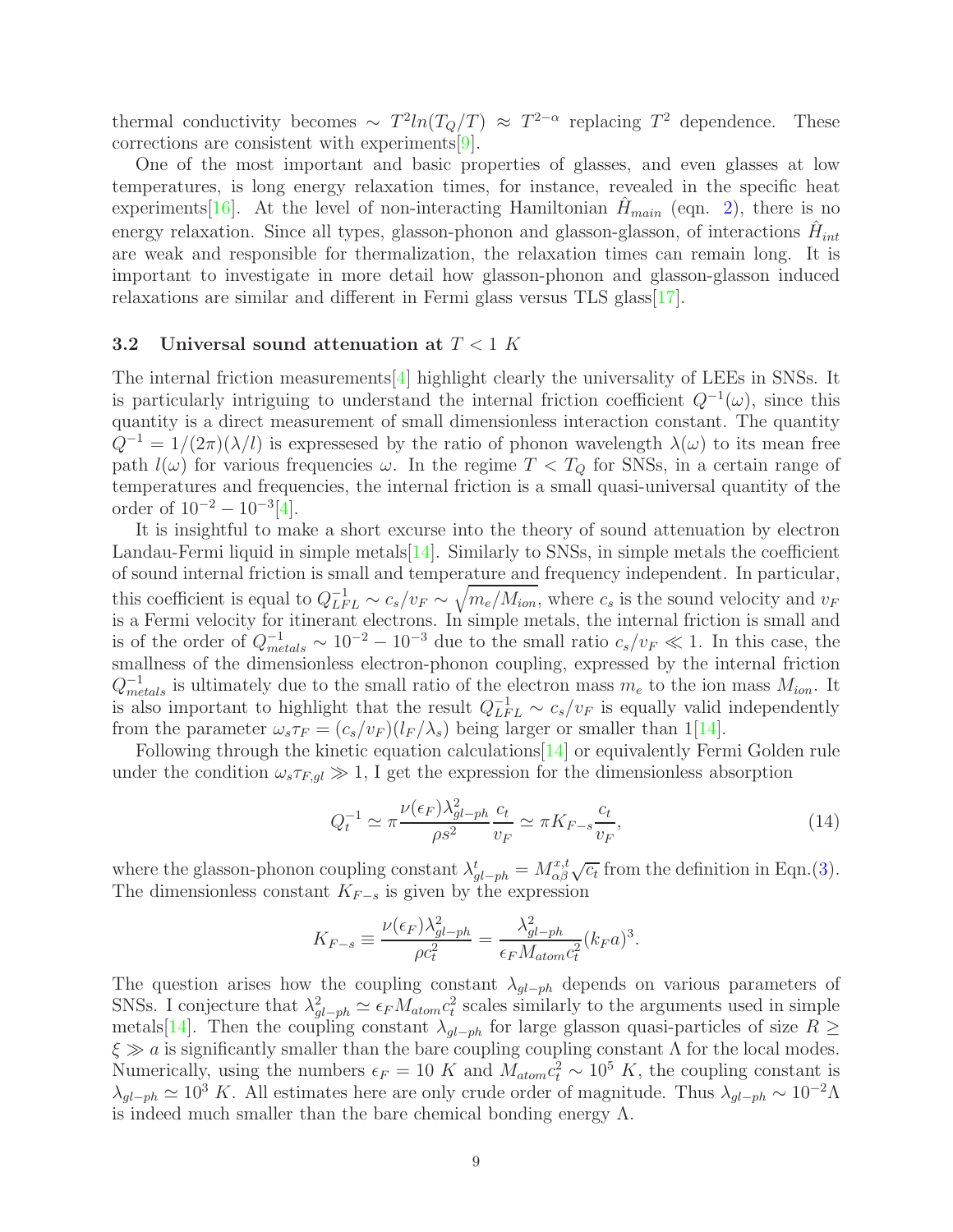Finally the result for the internal friction coefficient of the transverse phonons in SNSs is

<span id="page-9-2"></span>
$$
Q_t^{-1} = K_{Q,t}(k_F a)^3 \frac{c_t}{v_F},\tag{15}
$$

where  $K_{Q,t}$  is the number of order 1. This result corresponds to the resonant regime cal-culation of AHVP theory<sup>[\[11](#page-14-6)]</sup> in the limit  $\omega/T \gg 1$ . The internal friction for longitudinal phonons is similarly  $Q_l^{-1} \sim (k_F a)^3$ . The ratio of the velocities  $c_s/v_F$  in SNSs is very roughly of order 1. At the phenomenological level, small constant  $Q^{-1}$  is due to small quantity  $(k_F a)^3$ , i.e. small dimensionless Fermi volume.

# <span id="page-9-0"></span>4 Glasson parameters and open questions

In the part [\(4.1\)](#page-9-1), I present a basic calculation of glasson Fermi parameters directly from the linear-temperature slope of the specific heat and conjectured Fermi energy. In the part [\(4.2\)](#page-10-0) I summarize the arguments why universal LEEs are fermions rather than two-level states (TLSs). I conclude this section of the paper with a tentative discussion of possible microscopic understanding of the nature of excitations-glassons and experimental tests (part [4.3\)](#page-11-0).

#### <span id="page-9-1"></span>4.1 Fermi parameters of glassons from experimental data

As compared to the theoretical scaling arguments of the part [\(2.2\)](#page-4-0), we can deduce some parameters of Fermi glass (or Fermi liquid) essentially from experimental data directly. Since Fermi glass is 'adiabatically connected' to Landau-Fermi liquid, I will use the standard relations from the Landau-Fermi liquid theory.

The linear-in-temperature slope of the specific heat capacity is  $(C_v/T) \sim p_F m_F$ , while the Fermi energy is  $\epsilon_F = p_F^2/(2m_F)$ . If we take from experiments the temperature slope of the specific heat  $(C_v/T)$  and estimate the values of Fermi energy  $\epsilon_F$ , the above expressions make obvious that we can calculate separately the glasson Fermi mass  $m_{gl}$  and the Fermi momentum  $p_F = \hbar k_F$ . Fermi wave-vector  $k_F$ , or equivalently de Broglie wavelength, has a meaning, that only the states at and below this wave-vector are occupied in the momentum space. Due to strong elastic scattering by disorder, glasson at the energy  $\epsilon_F$  is localized in real space but it still has a well-defined energy, which is a linear superposition of multiple-direction waves with the wavevector  $k_F$ . 'Fermi glass' is simply the ensemble of non-interacting localized fermions [\[7](#page-14-2), [18](#page-14-13)] filling in the Fermi sea up to the Fermi energy  $\epsilon_F$ . Since the static strong disorder causes only elastic scattering, 'adiabatic continuity' from normal no-disorder Landau-Fermi liquid to strongly-disordered Fermi glass as a function of disorder strength makes quasiparticle momentum not a good quantum number and yet keeps quasi-particle energy as a good quantum number.

Linear-temperature dependence of the specific heat due the Fermi occupation number  $n_F(T)$  becomes very clear when the temperature becomes smaller than (roughly) one tenth of Fermi energy. Since the linear temperature dependence of the specific heat in amorphous solids sets in below 1 K, I estimate the Fermi energy to be  $\epsilon_F = 10$  K = 1.4 · 10<sup>-15</sup>erg. The experimental specific heat slope<sup>[\[6](#page-14-1)]</sup> is  $C_v/T \approx 10 \, erg/(g \, K^2)$ . We have the following theoretical expressions for the basic Landau-Fermi parameters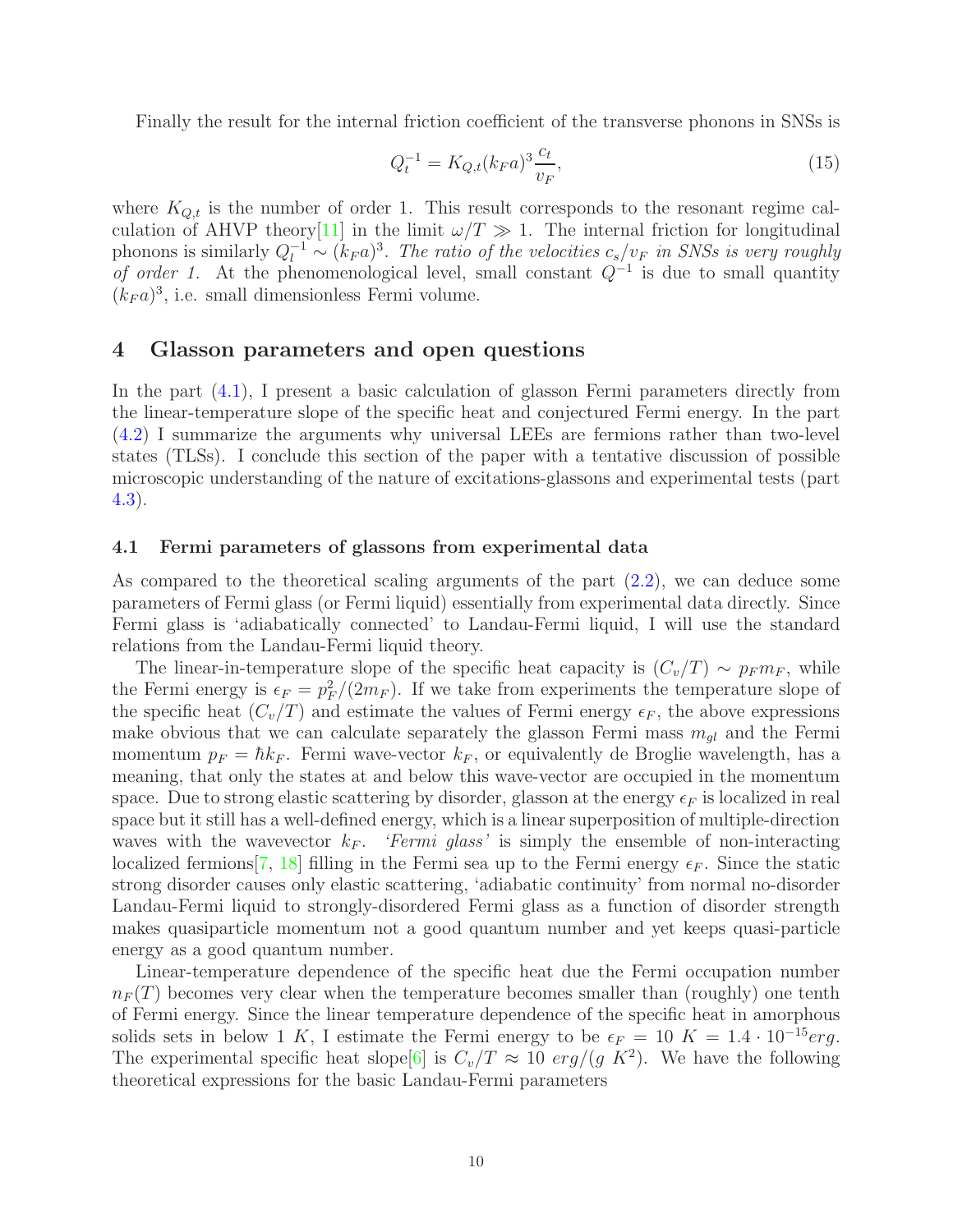<span id="page-10-1"></span>
$$
k_F = \left(6\epsilon_F \left(\rho \frac{C_v}{T}\right)\right)^{1/3},\tag{16}
$$

<span id="page-10-2"></span>
$$
m_{gl} = \hbar^2 \left(\frac{3}{2\epsilon_F} \left(\rho \frac{C_v}{T}\right)^2\right)^{1/3},\tag{17}
$$

where  $\rho$  is the mass density of a solid  $(\rho \simeq 2.2 g/cm^3$  for vitreous silica). As an example, for vitreous silica, I estimate the numerical value of the Fermi wave-vector  $k_F \approx 2.1 * 10^6 cm^{-1}$ . For the reference, for localised glassons, Fermi parameters without direct physical meaning are the glasson mass  $m_{gl} \approx 5 * 10^{-26} g \sim 10^{-2} m_{He^3}$  and Fermi velocity is  $v_F \simeq 2.3 * 10^5 cm/s$ .

Importantly, quantum de Broglie wavelength of glassons is  $a_F \sim k_F^{-1} \sim 50 \text{\AA}$ , much longer than inter-atomic distances of  $a \approx 2.5A$  (for the sake of specific numerical value). Since  $k_F a \ll 1$ , the condition for coarse-graining of blobs of the size  $a_F$  is satisfied. Namely, fermions-glassons in SNSs are a consistent concept.

Since glassons are localized, the parameters  $m_{gl}$  and Fermi velocity  $v_F = p_F / m_{gl}$  do not have direct physical meaning. But Fermi volume and closely related Fermi momentum  $p_F$ in the presence of only elastic scattering from disorder, should be measurable and do have physical meaning.

We can notice that glasson de Broglie wavelength  $a_F$  is crudely equal to MRO length  $\xi$ , which is estimated as  $\frac{\Lambda}{c_tH}$  in the section [\(2.2\)](#page-4-0). Namely, I guess an important relationship between Fermi wavevector  $k_F$  and the crossover length  $\xi$ , which is  $k_F \xi \sim 1$ . The existence of a single crossover scale  $\xi$ , rather than two separate scales from inequalities (Eqn. [4\)](#page-5-3), might be one of the main criteria for the convergence to the universality class of SNSs. Thus, LEEs are plausibly fermions, since glasson de Broglie wavelength from Eqn.[\(16\)](#page-10-1) is about the same as the crossover length  $\xi$ , derived from Eqn.[\(7\)](#page-5-0).

Using Eqns. [8,](#page-5-2) we can also write a simple expression for the ratio of the Fermi energy  $E_F = p_F^2/(2m_F)$  and the crossover energy  $E_{\xi} = \hbar c_t/\xi$  from Eqn.[\(7\)](#page-5-0)

$$
\frac{E_F}{E_\xi} = (k_F \xi)^2. \tag{18}
$$

Under the relation  $k_F \xi \sim 1$ , we can easily see that Fermi energy and the crossover energy to the universal low-temperature regime are about the same and of the order of 10K.

#### <span id="page-10-0"></span>4.2 Why fermions, not TLSs, is a consistent description of SNS

In this section I argue why localized fermions, not TLSs, is a consistent framework for LEEs in SNSs.

Firstly, a fundamental theory must explain consistently not only LEEs but also the ground state. AHVP theory comes short of such a requirement. Although AHVP model describes successfully the properties of LEEs, it does not describe the ground state of T-TLSs. In particular, AHVP is silent about why the density of TLSs is of particular value.

GPP model does describe both, the ground state and LEEs, in a single framework, even though not microscopically. GPP, similarly to AHVP, describes LEEs, which explain the specific heat and contribute to the scattering of phonons (Eqn. [9\)](#page-6-2) and the internal friction coefficient (Eqn. [15\)](#page-9-2). Yet still as importantly, the ground state of SNSs is described by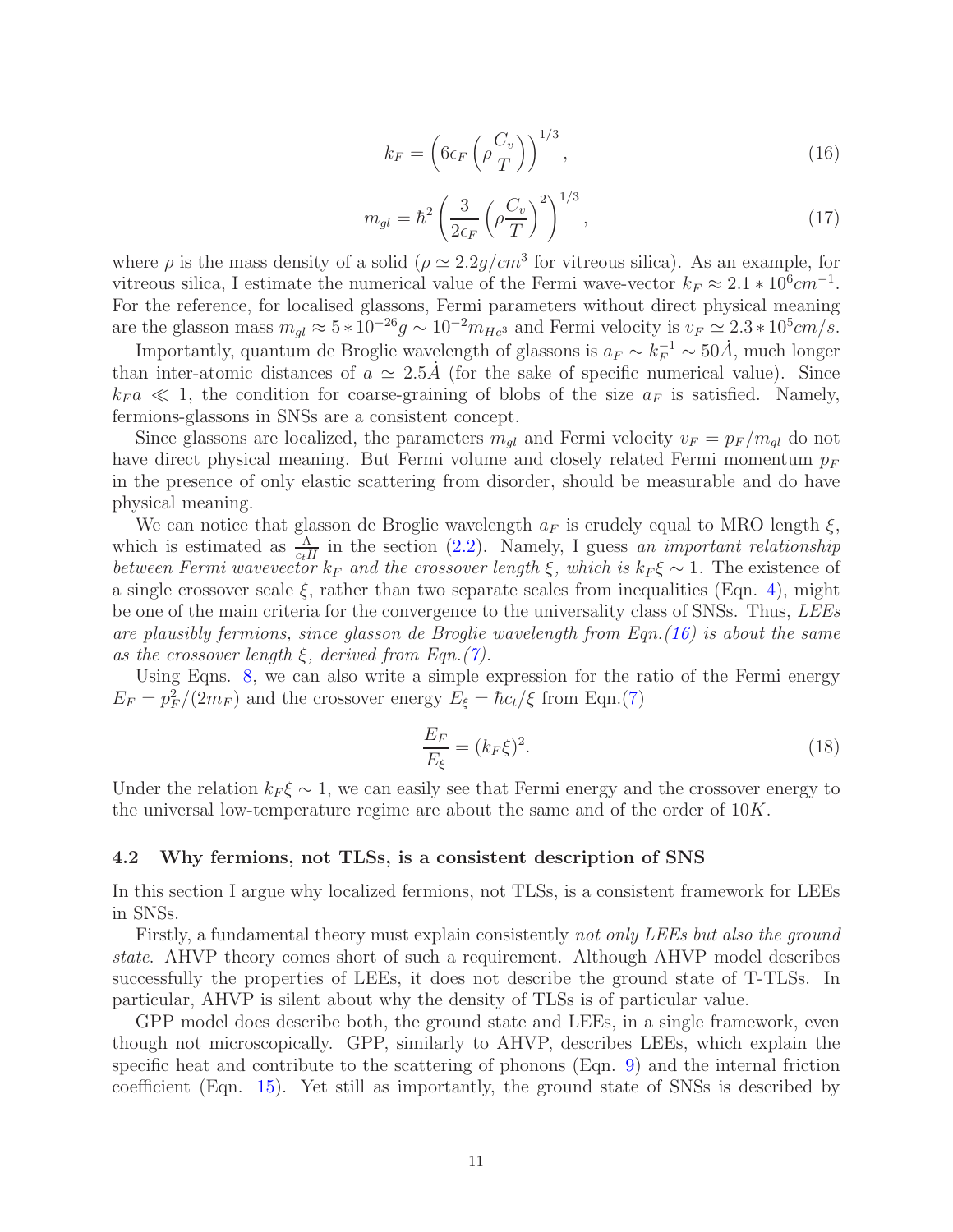Fermi volume and Fermi density of glasson states, which enter into the calculations of the section  $(3)$ .

The stability of the ground state of pseudo-spins proposed by AHVP can be questioned in the view of independent (i.e. bosonic) nature of different TLSs. The ensemble of anomalous LEEs is only a subsystem of the disordered network of atoms of SNSs, nevertheless this subsystem must be stable. The stability of bulk matter was accounted for by Pauli principle $[19]$  $[19]$ . Since, in general, local LEEs can hybridize, get larger in size, and change their spatial positions, the stability of the ensemble of bosonic (and dense) LEEs is highly questionable. The historical works by Lieb[\[19](#page-14-14)] and Dyson and Lenard[\[20](#page-14-15)] are strongly suggestive that local LEEs are fermi excitations if these excitations are not fully "pinned" locally.

Secondly, AHVP model simply uses the constant-in-energy density of states as a fitting parameter. GPP model has the constant-in-energy density of states near the Fermi energy due to the Pauli exclusion principle, while the magnitude of the density of states is derived from the existence of a single crossover length scale. AHVP model leaves unanswered the question why TLSs can be considered as completely isolated and have a particular and constant density of states.

In the discussion of a general many-particle system, it is important to consider not only the level repulsion but also different symmetries of the "perturbative" Hamiltonian terms, which hybridize various many-body energy levels of original Hamiltonian. The symmetries include Fermi-Pauli occupation constraints as well as the form of various couplings (see Eqn. [3\)](#page-4-2). The emergence of composite fermions-glassons can mean that some fermionic degrees of freedom, plentiful at higher energies (for instance, electrons), survive under mixing effects of disorder and various effective interactions.

Thirdly, AHVP model attributes the energy relaxation to a local tunneling mechanism rather than collective multi-scale mechanism typical for all classical and quantum types of glasses. From the early days of theoretical analysis, it became clear that AVHP model cannot explain all experiments naturally with a single type of T-TLSs[\[21](#page-14-16)]. In the framework of GPP, the calculations (Eqn's [8,](#page-5-2) [15,](#page-9-2) [16,](#page-10-1) [17\)](#page-10-2) show that dipolar interactions and Fermi statistics are important. Fermi glass with dipolar interactions and Fermi statistics constraints appears to show collective relaxation mechanism $[17]$  $[17]$ , which can be explored in the future work. Various glasses[\[22,](#page-14-17) [23](#page-14-18)], including electron glasses, do show logarithmic relaxations independently of the nature of local LEEs, which can be electrons, spins, or TLSs. Fermi glass and TLS glass seem to belong to the different universality classes  $[17]$  $[17]$ , and this is how GPP and AHVP theories might get distinguished.

#### <span id="page-11-0"></span>4.3 Open questions and further experiments

Some questions are beyond the initial investigation of this paper. In particular, a detailed microscopic understanding of glasson excitations is beyond the scope of the paper. GPP explains the universality of SNSs by the means of collective formation of composite fermionsglassons and their weak interactions with each other and with phonons. Fermi volume of glassons is small  $(k_F a)^3 \ll 1$  and determined by MRO length  $\xi \simeq k_F^{-1}$ . The work, conceptually related to GPP, by Vural-Leggett $[24]$  $[24]$  and more recently by Shukla $[25]$  $[25]$  aims to derive the universal properties of SNSs microscopically. In particular, Shukla[\[25\]](#page-15-1) relates the universality to the universal ratio of MRO  $\xi$  to the 'closest approach' inter-atomic distance a. The important role of this small ratio  $a/\xi$  was highlighted in my previous work[\[26\]](#page-15-2) based on quasi-classical viscoelastic approach to the density-density correlation function. The current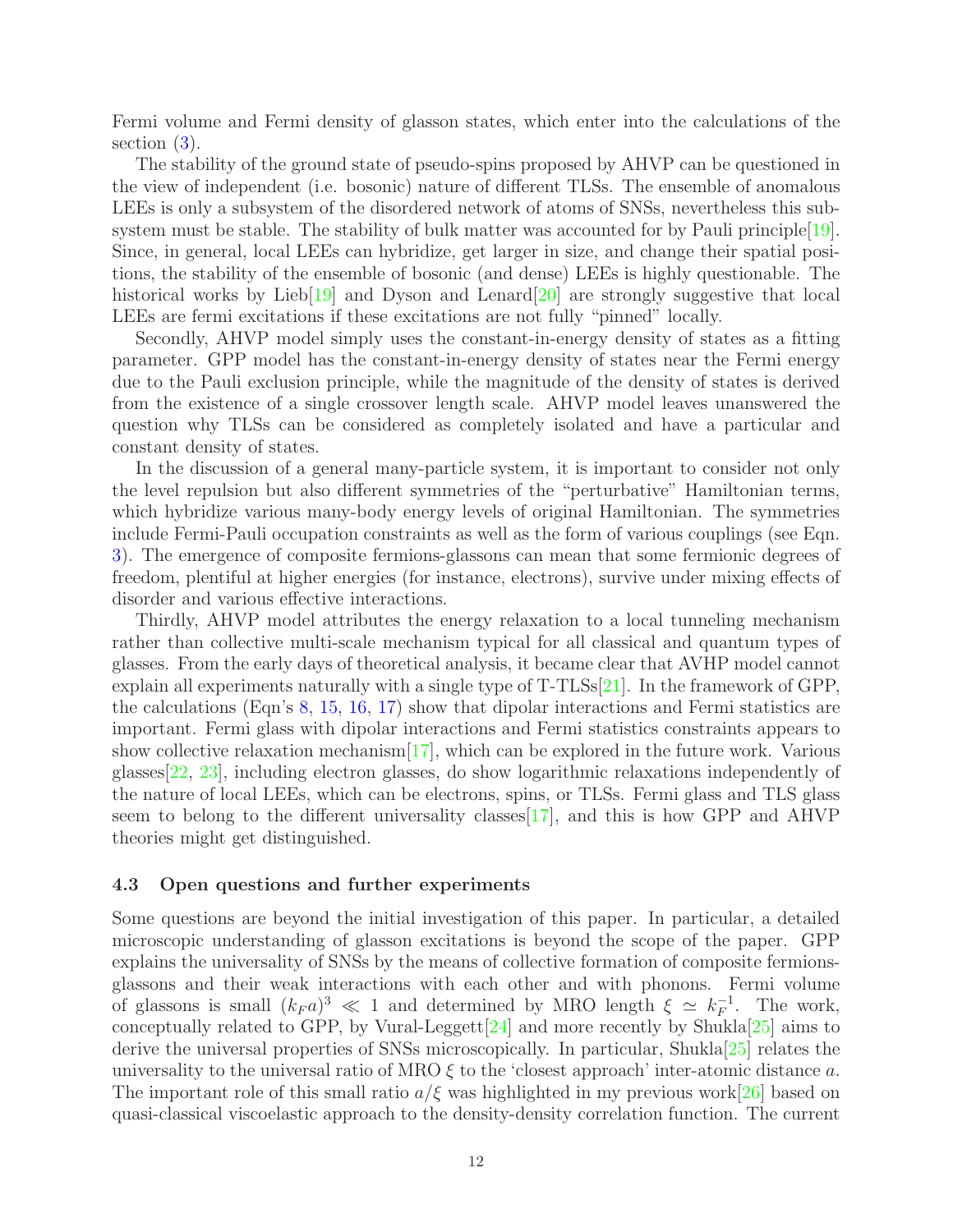work here starts from fundamentally quantum perspective, yet the universality of internal friction  $Q^{-1}$  relates to the same structural ratio of  $a/\xi \simeq k_F a$ .

An open question is a detailed relation between a single crossover length  $\xi$  as discussed in [\(2.2\)](#page-4-0) and medium-range order length as seen in experiments from the early days of the field  $[8]$  $[8]$ . Spectroscopic measurements, related to this open question, should shed light on the connection between Boson peak modes ( $E_{BP} \sim 4meV \simeq 40K$  for concreteness) and low-energy modes (T-TLS, glassons, etc.), which was pointed out by several authors[\[26](#page-15-2)[–28\]](#page-15-3). Ioffe-Regel limit for transverse phonons is an important phenomenon for understanding the properties of SNSs. An important contribution to Ioffe-Regel condition should come from anharmonic coupling between transverse phonons and glassons when their momenta match  $k_{ph} \sim k_F$ . This latter consideration might reveal some relations between close energy scales  $\epsilon_F$ ,  $E_{int}$ , and  $E_{BP}$  to each other.

An important experiment using resonant sound absorption has already been proposed[\[29\]](#page-15-4) in order to test the isolated nature of just two energy levels of TLSs as long as local intra-site transitions are strictly dominant that inter-site transitions. The linear resonant response of TLSs and localised fermions seems to be the same under the same assumption. Therefore only the non-linear response as a function of sound intensity might distinguish between TLSs and localised fermions[\[30](#page-15-5)].

Promising experimental advances in low-temperature glasses in last 10 years are due to experiments on superconducting circuits encased by aluminium oxide layers, which are amorphous insulating solids. These experimental works aim to understand the microscopic nature of LEEs (or TLSs) directly  $[31]$  $[31]$  as well as interactions between LEEs  $[32, 33]$  $[32, 33]$  $[32, 33]$ . The latter experiments address electric dipole moment of LLEs, while this paper considers only elastic dipole moment of LEEs, mainly due to the associated universal sound absorption by elastic dipole moments. However it is well-known that LEEs have both, elastic and electric, dipole moments. One open question is the strength ratio between elastic and electric dipole moments depending on chemical and physical structure of SNSs. Another open question is whether glassons, being fermions, might emerge from "dressed electrons"(see, for instance, [\[34](#page-15-9)]). To this end, a glasson, being a composite fermion, acquires its fermionic nature from an electron. This composite heavy electron, i.e. glasson, is medium-range delocalized from local chemical bonds up to length scale  $\xi$ , yet it is strongly localized beyond the length  $\xi$ .

Spectroscopic experiments in the context of superconducting circuits<sup>[\[31](#page-15-6)]</sup> are promising local probes. These experiments[\[33](#page-15-8)] can test whether the spatial size of local LEEs is of the order of crossover length  $\xi$ . These experiments  $[32]$  $[32]$  should be able to distinguish between two interacting pseudo-spins (i.e. TLSs) and two interacting fermions, since the effective form of fermion-fermion interaction is quite different from spin-spin interaction[\[30\]](#page-15-5). It will be necessary to distinguish short-range and long-range (dipole) parts of the interaction as well as elastic-dipole and electric-dipole parts. But the advantage of such experiments is that they measure individual interaction rather than statistically averaged effects of many TLSs.

Non-interacting Fermi glass has a well-defined locus of the Fermi energy in the momentum space. It remains to be tested and examined whether weakly-interacting *strong-disorder* Fermi glass, as conjectured for SNSs here, still has a detectable locus of the Fermi surface. Nevertheless some spectroscopic features of the Fermi energy would provide a direct evidence for the existence of glassons, because such a finding is indeed surprising from the point of view of the Standard Model $[1, 2]$  $[1, 2]$  $[1, 2]$  $[1, 2]$ .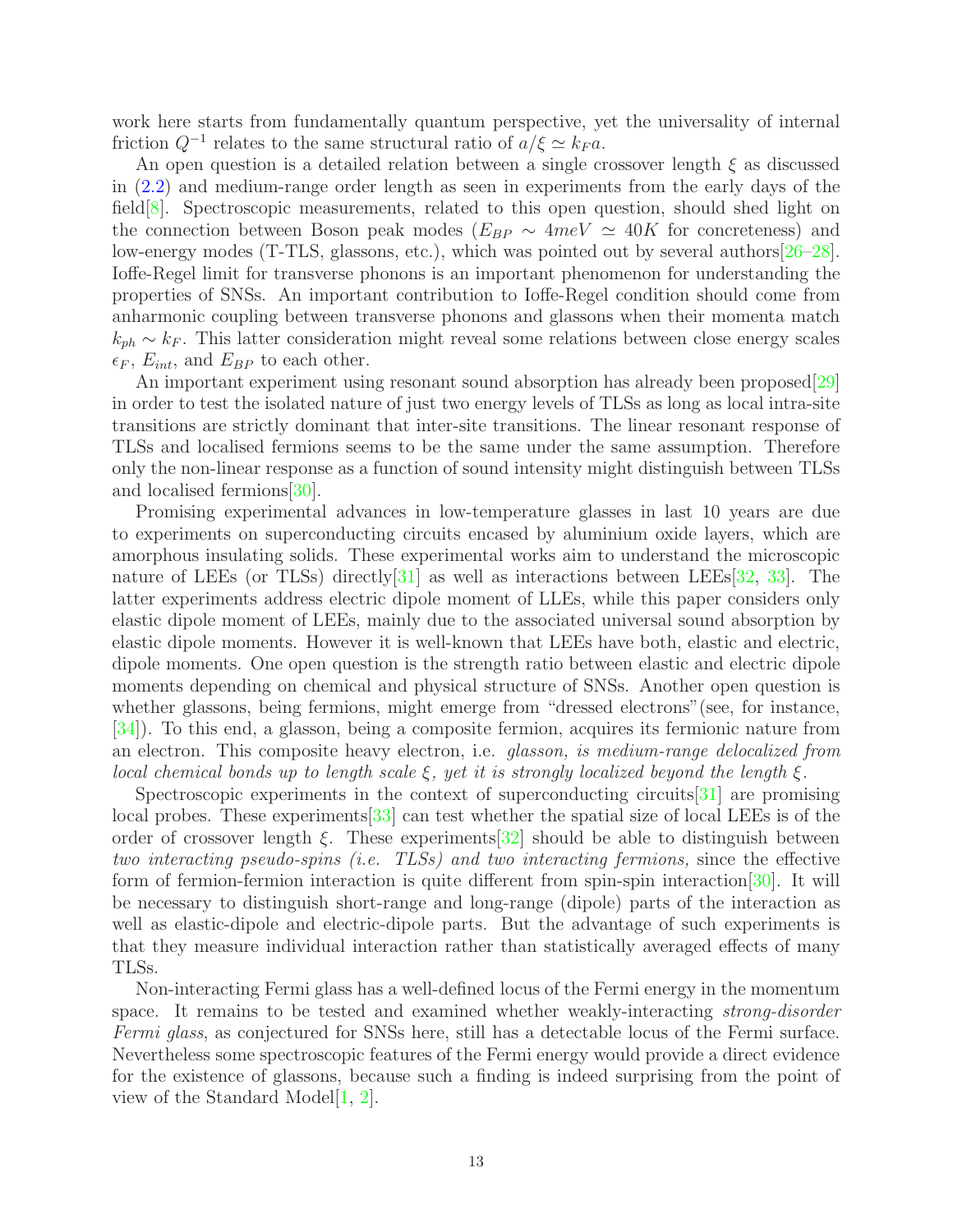# <span id="page-13-0"></span>5 Conclusion

On the basis of fundamental spin-statistics theorem, I propose that infamous LEEs in SNSs are localized fermions. These fermions have intrinsic half-integer spin as a quantum number, and thus they do not hybridize directly with phonons. Fermions-glassons are stress-field excitations of coarse-grained isotropic blobs with the size equal or larger than MRO length ξ. Localized and weakly interacting glassons form a Fermi glass in the ground state. Glassons can be loosely thought as an alternative version of TLSs respecting quantum statistics, yet with important, experimentally distinguishable, differences (see [4.2\)](#page-10-0).

The fermion phenomenological theory proposes fermionic LEEs and the ground state of Fermi glass as an explanation of low-temperature SNSs. Glasson parameters are calculated theoretically (Eqn. [8\)](#page-5-2) and from experimental data (Eqns. [16](#page-10-1) and [17\)](#page-10-2) and found consistent. The glasson-phonon phenomenology (GPP) explains (Eqns. [9](#page-6-2) and [15\)](#page-9-2) the experimental specific heat due to glassons, phonon thermal conductivity limited by glasson-phonon scattering as well as the small internal sound friction coefficient  $Q^{-1} \sim (k_F a)^3$ . The constant-in-energy density of states near the Fermi energy is a natural consequence of the fermion phenomenology unlike being a free-fitting parameter for AHVP model.

In the part [\(4.1\)](#page-9-1), I present a basic calculation of Fermi volume and mass of glassons directly from the linear-temperature slope of the specific heat and conjectured Fermi energy. This calculation, which can be considered on its own, shows simple consistency (Eqn. [16\)](#page-10-1) between plausible value of Fermi energy and small Fermi volume.

The crossover (as well as medium-range-order) length  $\xi$  determines the small wavevector (radius)  $k_F$  of glasson Fermi volume due to the condition  $k_F \xi \simeq 1$ . Weak glasson-glasson and glasson-phonon interaction constants are also the consequence of the small parameter  $a/\xi \ll 1$ . The glasson mass  $m_{ql}$  is found to be somewhere between electron  $m_e$  and atom  $M_{atom}$  masses,  $m_e < m_{ql} < M_{atom}$ .

"Everything should be made as simple as possible, but no simpler." By proposing LEEs to be fermions I rely on Occam's razor principle. The simplicity of the fermion phenomenology holds promise of tangible progress beyond the picture of generic collective modes [\[9,](#page-14-4) [24,](#page-15-0) [26\]](#page-15-2).

#### Acknowledgements

I am grateful for helpful discussions to Ivar Martin (Argonne National Lab) and Peter B. Littlewood (University of Chicago).

# References

- <span id="page-13-1"></span>[1] P. W. Anderson, B. I. Halperin, and C. M. Varma. [Anomalous Low-Temperature Thermal Properties of Glasses and Spin Glasses.](https://knowen-production.s3.amazonaws.com/uploads/attachment/file/5394/14786437208229210.pdf) Philos. Mag., 1972.
- <span id="page-13-2"></span>[2] W. A. Phillips. Tunneling states in amorphous solids. J. Low Temp. Phys. 7, 751, 1972.
- <span id="page-13-3"></span>[3] A. J. Leggett. [Amorphous materials at low temperatures: why are they so similar?](https://knowen-production.s3.amazonaws.com/uploads/attachment/file/5373/Leggett%2B1991%2Bwhy%2Bsimilar.pdf) Physica B 169, 322-327, 1991.
- <span id="page-13-4"></span>[4] R.O. Pohl, X. Liu, and E. Thompson. Low-temperature thermal conductivity and acoustic attenuation in amorphous solids. Revs. Mod Phys. 74, 991, 2002.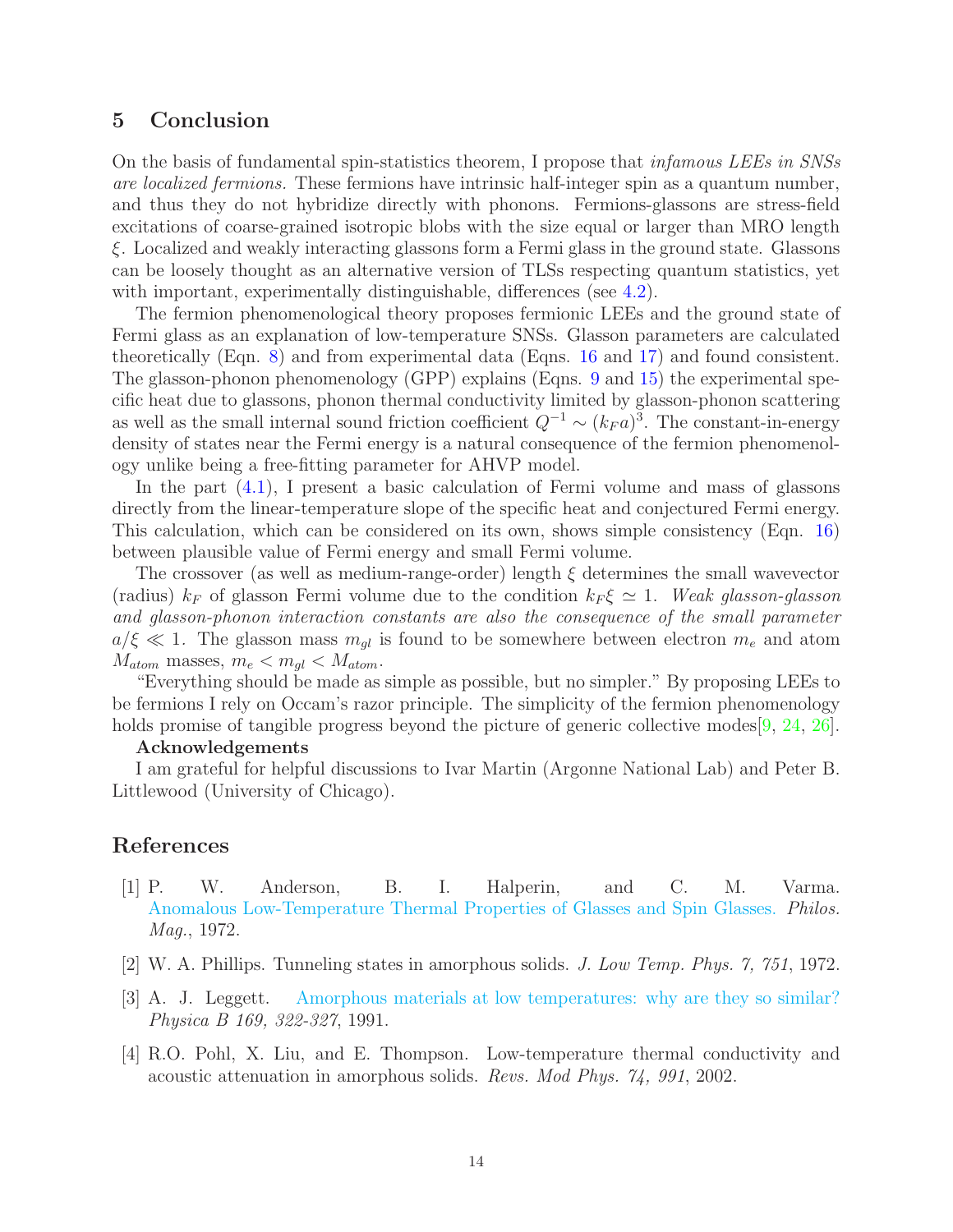- <span id="page-14-0"></span>[5] J.J. Freeman and A. C. Anderson. [Thermal conductivity of amorphous solids.](https://knowen-production.s3.amazonaws.com/uploads/attachment/file/5389/physrevb.34.5684.pdf) Phys. Rev. B 34, 5684, 1986.
- <span id="page-14-1"></span>[6] R. C. Zeller and R. O. Pohl. Thermal conductivity and specific heat of noncrystalline solids. Phys. Rev. B 4, 2029, 1971.
- <span id="page-14-2"></span> $[7]$  R. Freedman and J. A. Hertz. Theory of a fermi glass. *Phys. Rev. B* 15, 2384, 1977.
- <span id="page-14-3"></span>[8] S. R. Elliott. Medium-range structural order in covalent amorphous solids. Nature 354, 445, 1991.
- <span id="page-14-4"></span>[9] C. C. Yu and A. J. Leggett. Low temperature properties of amorphous materials: Through a glass darkly. Comments Condens. Matter Phys. 14, 231, 1988.
- <span id="page-14-5"></span>[10] W.A. Phillips. Two-level states in glasses. Prog. Phys. 50, 1657, 1987.
- <span id="page-14-6"></span>[11] J. Jackle. On the ultrasonic attenuation in glasses at low temperatures. Z. Phys. 257, 212, 1972.
- <span id="page-14-7"></span>[12] Collective authorship. [Wikipedia article about Jordan-Wigner transformation.](https://en.wikipedia.org/wiki/Jordan%E2%80%93Wigner_transformation) Wikipedia, as of 2021.
- <span id="page-14-8"></span>[13] M. P. Zaitlin and A. C. Anderson. Phonon thermal transport in noncrystalline materialse. Phys. Rev B 12, 4475-4486, 1975.
- <span id="page-14-9"></span>[14] A. A. Abrikosov. Fundamentals of the theory of metals. *Dover Publications; Reprint* edition (October 18, 2017), original book (1988).
- <span id="page-14-10"></span>[15] A. L. Efros and B. I. Shklovskii. Coulomb gap and low temperature conductivity of disordered systems. J. Phys. C: Solid State Phys. 8, L49, 1975.
- <span id="page-14-11"></span>[16] M. T. Loponen, R. C. Dynes, V. Narayanamurti, and J. P. Garno. Measurements of the time-dependent specific heat of amorphous materials. Phys. Rev B 25, 1161, 1982.
- <span id="page-14-12"></span>[17] O. Asban, A. Amir, Y. Imry, and M. Schechter. The effect of interactions and disorder on the relaxation of two-level systems in amorphous solids. Phys. Rev. B 95, 144207, 2017.
- <span id="page-14-13"></span>[18] L. Fleishman and P. W. Anderson. Interactions and the anderson transition. Phys. Rev. B 21, 2366, 1980.
- <span id="page-14-14"></span>[19] E. H. Lieb. The stability of matter. Revs. Mod Phys. 48, 553-569, 1976.
- <span id="page-14-15"></span>[20] Freeman J. Dyson and A. Lenard. Stability of matter. 1. J. of Mathematical Physics 8, 423, 1967.
- <span id="page-14-16"></span>[21] J. L. Black and B. I. Halperin. Spectral diffusion, phonon echoes, and saturation recovery in glasses at low temperatures. Phys. Rev. B 16, 2879, 1977.
- <span id="page-14-17"></span>[22] A. Amir, Y. Oreg, and Y. Imry. On relaxations and aging of various glasses. Proc Natl Acad Sci 109(6), 1850-1855, 2012.
- <span id="page-14-18"></span>[23] Fahad Mahmood, Dipanjan Chaudhuri, Sarang Gopalakrishnan, Rahul Nandkishore, and N. P. Armitage. Observation of a marginal fermi glass. Nature Physics 17, 627 - 631, 2021.